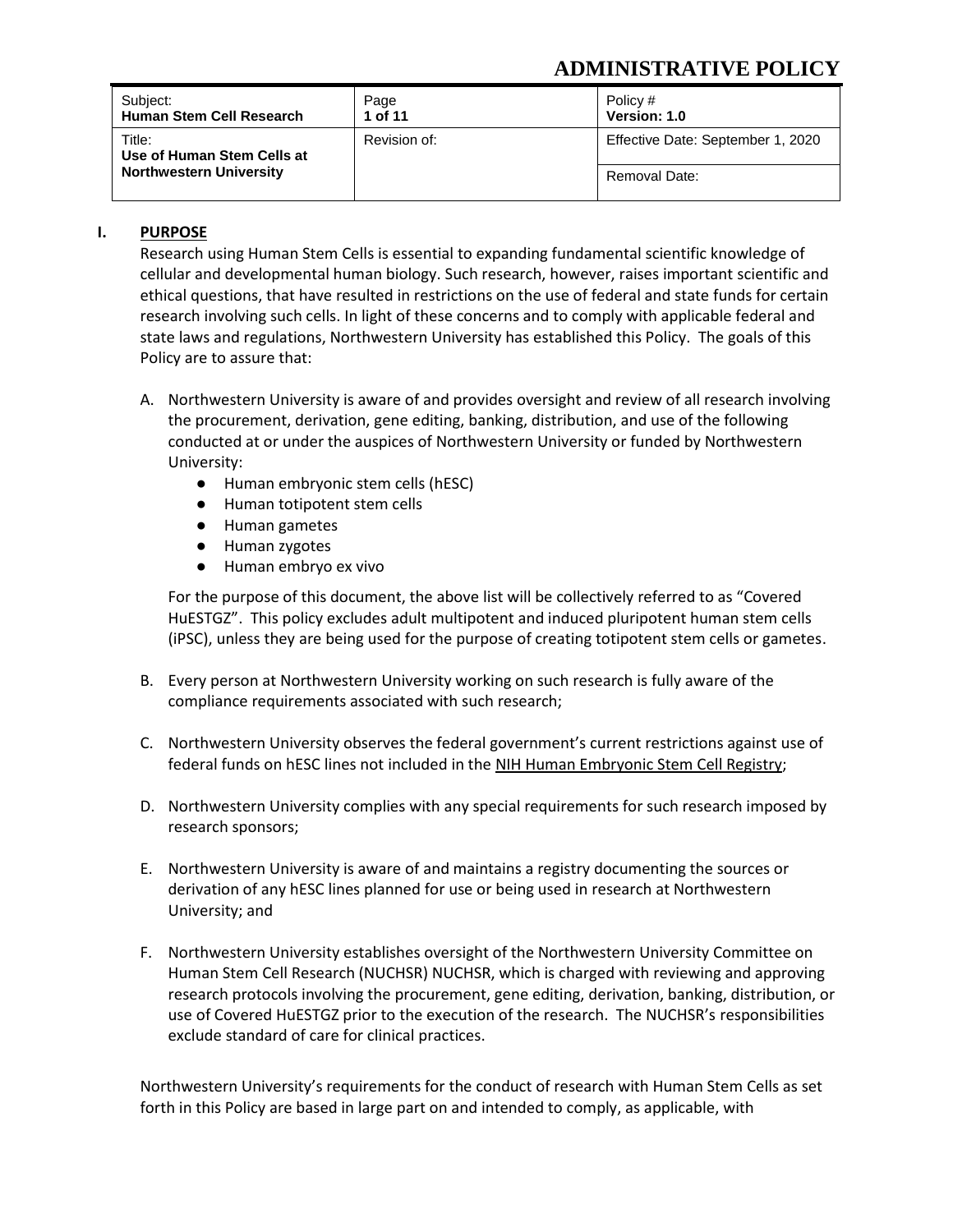| Title:                                                       | Page    | Policy #     |
|--------------------------------------------------------------|---------|--------------|
| Use of Human Stem Cells at<br><b>Northwestern University</b> | 2 of 11 | Version: 1.0 |

- (i) federal requirements and limitations with respect to federally-funded human stem cell research as set forth in the "National Institutes for Health Guidelines on Human Stem Cell Research" promulgated July 6, 2009,
- (ii) state requirements and limitations with respect to state-funded research <http://www.ilga.gov/legislation/ilcs/ilcs3.asp?ActID=2938&ChapterID=35>,
- (iii) the recommendations of the National Academies in its 2005 report (as amended in 2007, 2008 and 2010) entitled "Guidelines for Human Embryonic Stem Cell Research", and
- (iv) the recommendations of the International Society of Stem Cell Research in its 2016 report entitled "[Guidelines for the Conduct of Human Embryonic Stem Cell Research](http://www.isscr.org/docs/default-source/all-isscr-guidelines/guidelines-2016/isscr-guidelines-for-stem-cell-research-and-clinical-translationd67119731dff6ddbb37cff0000940c19.pdf?sfvrsn=4)", as each may be amended from time to time.

#### **II. PERSONS AFFECTED**

This Policy applies to all research involving the procurement, derivation, banking, distribution, or use of Covered HuESTGZ conducted at or under the auspices of Northwestern University or funded by Northwestern University, and to all other research conducted at or under the auspices of Northwestern University or funded by Northwestern University that is subject to oversight by the NUCHSR pursuant to law, regulation, or the terms of funding.

This Policy does not apply to research involving fetal tissue or stem cells derived from human adults, umbilical cord blood, placentas, or fetuses, or research involving any other type of human cells, unless the experiments are designed or expected to yield gametes or the research is otherwise subject to oversight by the NUCHSR pursuant to law, regulation, or the terms of funding.

#### **III. POLICY STATEMENT**

Northwestern University encourages investigators to engage in responsible and ethical research requiring the use and derivation of human embryonic stem cells, human totipotent cells, human gametes, and gene editing of totipotent, gametes or zygotes provided the cells are obtained and the research is conducted with appropriate oversight and in accordance with all applicable laws, rules and regulations referenced above. At the same time, certain activities relating to Human Stem Cells are expressly prohibited and others require registration with and/or review by the Northwestern University Committee on Human Stem Cell Research (NUCHSR) as provided in this Policy.

All Human Stem Cell Research conducted at or under the auspices of Northwestern University or funded by Northwestern University shall be conducted in compliance with (i) this Policy, (ii) all applicable federal, state, and local laws, regulations, and policies, (iii) the terms of any grant, contract, agreement, or other funding supporting the Human Stem Cell Research, and (iv) all other applicable Northwestern University policies, including, where applicable, the policies and procedures of the Northwestern University IRB.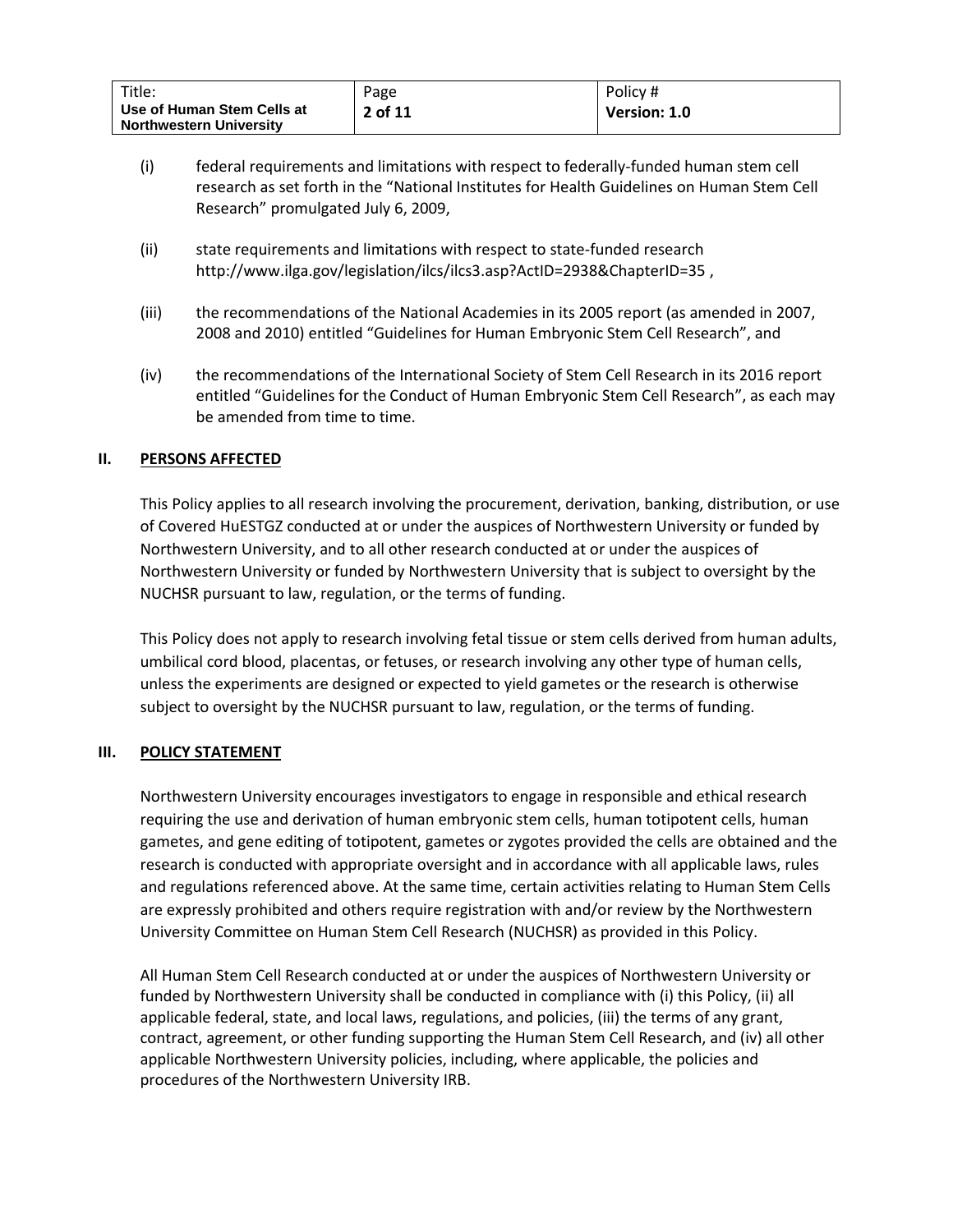| Title:                                                       | Page    | Policy #     |
|--------------------------------------------------------------|---------|--------------|
| Use of Human Stem Cells at<br><b>Northwestern University</b> | 3 of 11 | Version: 1.0 |

#### **IV. PROCEDURES**

#### **A. Prohibited Activities**

No Northwestern University facilities, equipment or other resources, including funding, shall be used for any of the following:

- 1. Human Embryonic Stem Cell Research requiring or using federal funds if such research is ineligible for federal support under the NIH Stem Cell Guidelines;
- 2. human reproductive cloning;
- 3. research involving *in vitro* culture of any post-fertilization human embryos, regardless of derivation method, for longer than 14 days or until formation of the primitive streak, whichever occurs first;
- 4. research in which any products of research involving human totipotent or pluripotent stem cells are implanted into a human or non-human primate uterus;
- 5. research in which animal chimeras incorporating Human Stem Cells, including but not limited to hESCs and iPSCs, with the potential to form gametes are bred to each other; or
- 6. Human Stem Cell Research engaged in a manner that is contrary to any applicable federal, state or local laws, rules or regulations or the terms of the grant or other support.
- 7. Gene editing in human embryos after 14 days.

#### **B. NUCHSR Review and Approval**

All hESC research—regardless of the type or source of the hESCs—and certain other Human Stem Cell Research is subject to NUCHSR review and approval. Prior to use of the lines in research, investigators should submit a[n application](https://www.feinberg.northwestern.edu/compliance/human-stem-cell/nuchsr-application-for-review-and-approval_v3.pdf) to the NUCHSR. Examples of activities requiring NUCHSR review include but are not limited to:

1. Creation of a new hESC line by any means, including through use of stem cell nuclear transfer (SCNT), human zygotes, spindle transfer, or a human embryo furnished by an *in vitro* fertilization clinic or other lawful source;

2. Payment to a donor solely for the purpose of creating a human embryo to be used in hESC research;

3. Research in which personally identifiable information about the donor of the blastocysts, morulae, gametes, or somatic cells from which the hESCs or iPSCs were derived is readily ascertainable or might become known to the investigator;

4. Research using NIH ineligible hESC lines that have not been pre-approved for such use by the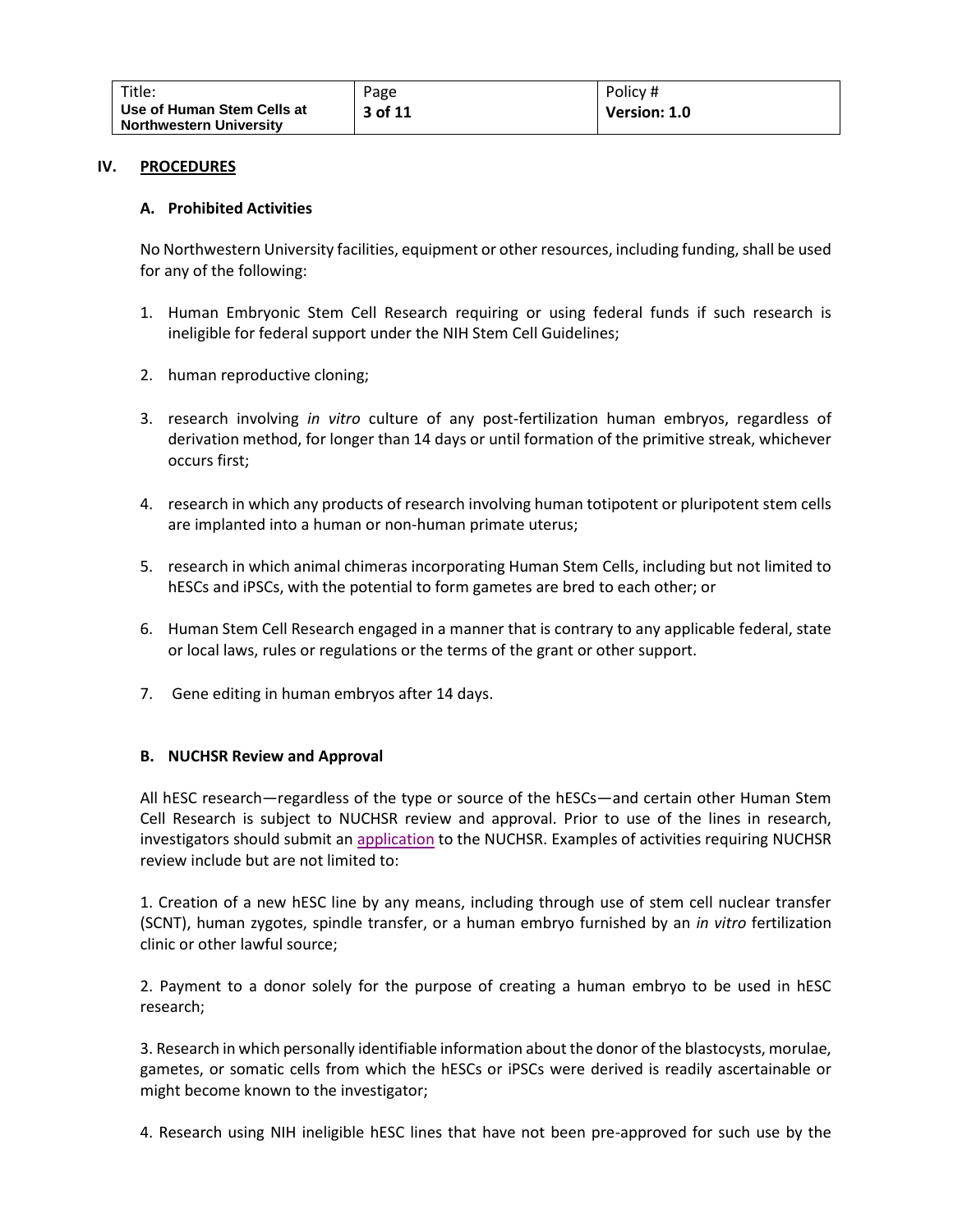| Title:                                                       | Page    | Policy #     |
|--------------------------------------------------------------|---------|--------------|
| Use of Human Stem Cells at<br><b>Northwestern University</b> | 4 of 11 | Version: 1.0 |

NUCHSR;

5. iPSC research that includes experiments designed or expected to yield gametic cells and tissues;

6. Mixing human totipotent stem cells or iPSCs with pre-implantation human embryos. In no case shall such experiments be allowed to progress for more than 14 days of development in vitro, or past the point of primitive streak formation, whichever is first;

7. Clinical research in which cells of human totipotent or pluripotent stem cells or iPSCs are transplanted into living human subjects. In no case shall such research involve implantation of human totipotent or pluripotent stem cells into a human uterus;

8. *In vitro* culture of an intact human embryo;

9. Research that generates animal chimeras using human cells, including, but not limited to, introducing hESCs, human totipotent stem cells or iPSCs into animals other than humans or primates at any stage of embryonic, fetal, or postnatal development; and

10. Research that involves the introduction of hESCs into non-human primates at any stage of fetal or postnatal development.

11. Gene editing in human embryos or hESCs up to 14 days.

#### **C. NUCHSR Registration**

Registration is required for any covered cell types. The registry will maintain a record of all hESC lines including newly created hESC lines, kept at or under the auspices of NU. The registry will be supported and maintained within Feinberg's Office for Regulatory Affairs and will contain information on the source and provenance of the hESC lines, the location of the hESC lines, the name of the investigators responsible for the safekeeping of the hESC lines, the disposition of the hESC lines, and such other information the NUCHSR deems appropriate.

Investigators should complete th[e registration form](https://app.smartsheet.com/b/form/d9b744d841f6439d9855064c76313569) to register their hESC.

The following categories of Human Stem Cell Research are subject to NUCHSR Registration only:

1. *In vitro* research using hESC lines that are listed on the NIH hESC Registry.

2. *In vitro* research using hESC lines that have been pre-approved for such use by the NUCHSR;

3. *In vitro* research using Human Stem Cells, if

a. Institutional Review Board (IRB) review approval has been received (i.e., the cells were obtained by a process approved by an IRB to ensure that donor(s) provided voluntary informed consent in accordance with then current federal and state law, regulations, and guidelines), and

b. The cell lines have been de-identified (i.e., the cell lines and any corresponding information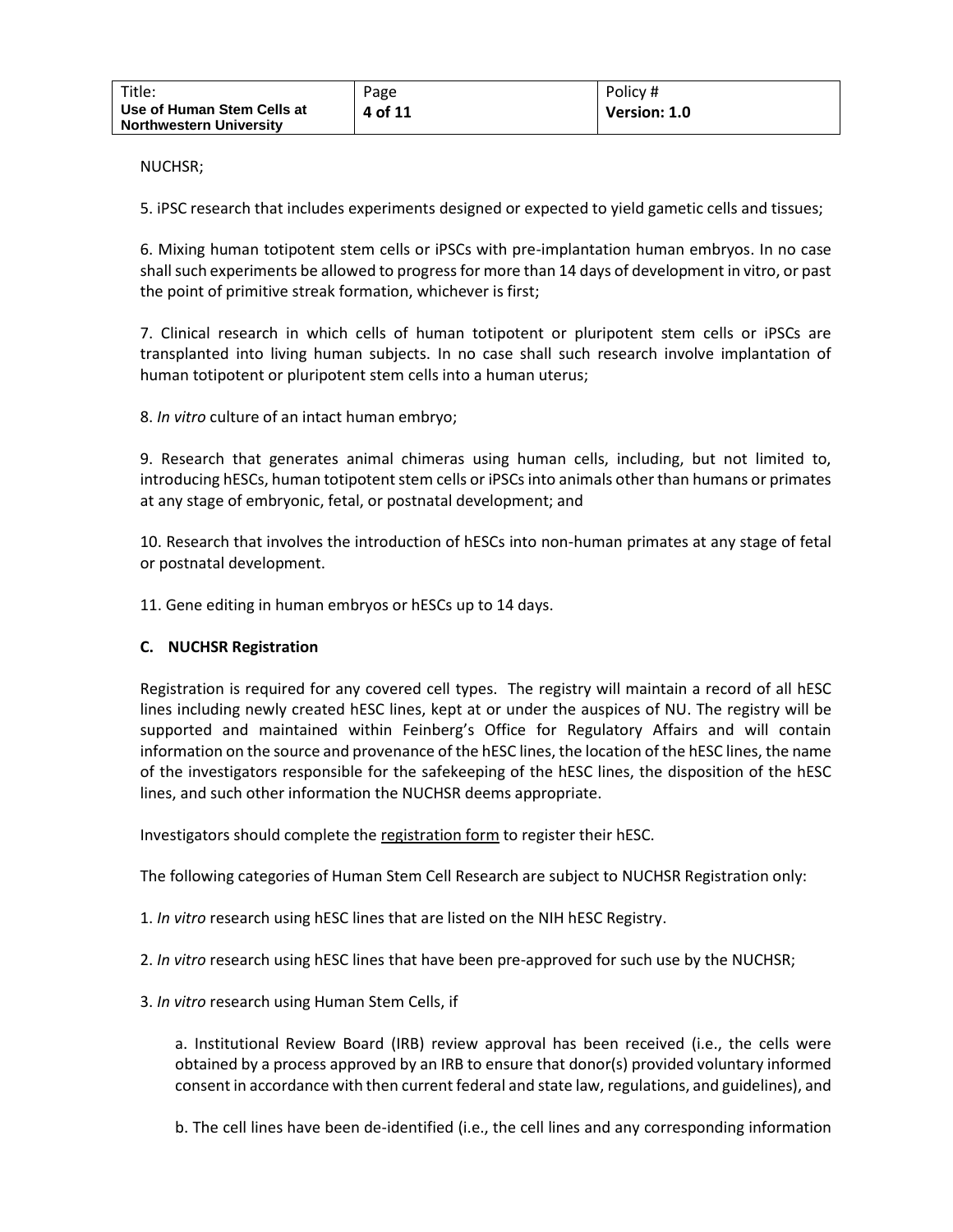| Title:                                                       | Page    | Policy #     |
|--------------------------------------------------------------|---------|--------------|
| Use of Human Stem Cells at<br><b>Northwestern University</b> | 5 of 11 | Version: 1.0 |

are anonymous or are coded in such a manner that the donor(s) cannot be identified (by the investigators or others) directly or indirectly through identifiers linked to the donor(s), pursuant to a written agreement obtained from the source of the cell lines stating that the identity of the donor(s) will not be released to the investigator under any circumstances);

4. Research involving the transplantation of non-totipotent and non-pluripotent Human Stem Cells or cells derived from non-totipotent and non-pluripotent Human Stem Cells into human subjects; and

5. Other types of Human Stem Cell Research that the Vice Dean for Research or Regulatory Affairs has made a written determination, after due consideration of the likely risks and benefits of such research, that such categories are permissible without the additional review of the NUCHSR.

#### **D. Research and Activities That Do Not Require NUCHSR Registration**.

Unless otherwise provided in the terms of the grant, contract, agreement, or other funding supporting the research and/or other activities, the following research and/or other activities are not subject to this Policy:

1. Use of non-Human Stem Cells;

2. Use of fetal tissue or stem cells derived from human adults or umbilical cord blood, placentas, or fetuses, or research involving any other type of human cells, unless the experiments are designed or expected to yield gametes;

3. Transplantation of stem cells as part of a standard of care or other recognized and accepted medical treatment for a disease or condition; Transplantation of Human Stem Cells as part of a Human Subjects Research project subject to IRB review or as part of innovative care that departs in a significant way from standard or accepted practice may require ESCRO Registration, NUCHSR review, or be prohibited;

4. The creation and *ex vivo* passage of iPSCs. NUCHSR Registration and NUCHSR review and approval are required if the iPSCs are pluripotent stem cells and are transferred into an animal or human, or are used to make an embryo; and

5. Other categories of Human Stem Cell Research or activities that the Vice Dean for Research or Regulatory Affairs has made a written determination, after due consideration of relevant legal and ethical requirements, that such research or activities are appropriate for exemption from NUCHSR Registration.

6. Derivation of human iPSCs for research purposes

#### **E. Procurement and Transfer of Human Stem Cell Lines.**

Investigators shall procure Human Stem Cell lines in a manner consistent with Northwestern University purchasing and material transfer rules and regulations. Upon procurement, the principal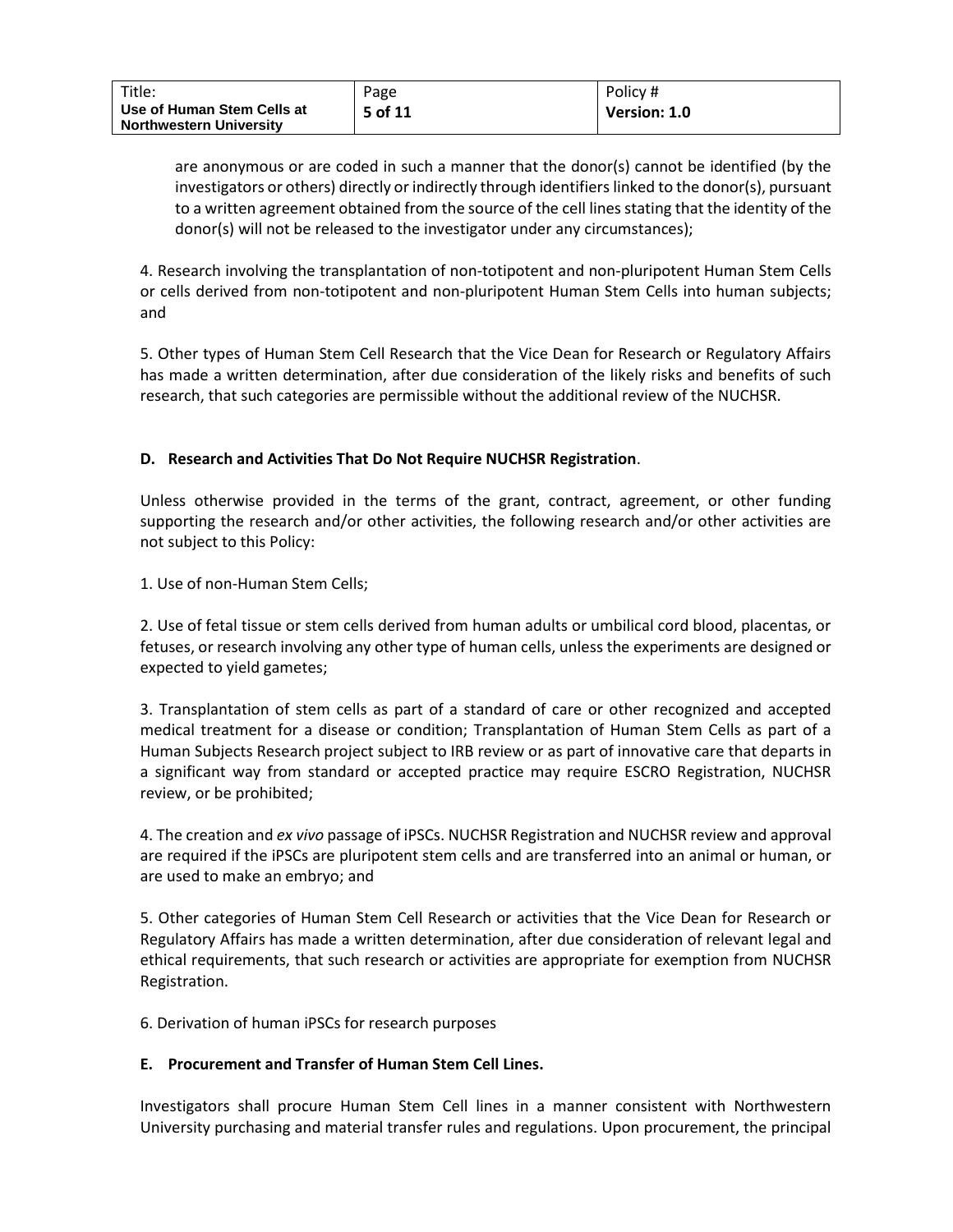| $\tau$ itle:                                                 | Page    | Policy#      |
|--------------------------------------------------------------|---------|--------------|
| Use of Human Stem Cells at<br><b>Northwestern University</b> | 6 of 11 | Version: 1.0 |

investigator having authority over such newly-acquired Human Stem Cell lines shall register the Human Stem Cell (see section C).

Human Stem Cell lines shall only be transferred to other investigators, both at Northwestern University and outside Northwestern University, with the written approval of the NUCHSR and in a manner consistent with the provisions of this Policy and other applicable Northwestern University rules and regulations. This excludes iPSCs.

Transfers of Human Stem Cell lines to investigators outside Northwestern University are subject to the requirements on material transfer. As a condition to any transfer outside of Northwestern University, the recipient must submit a certification to Northwestern University that any research to be conducted with the transferred hESCs, hESC lines, iPSCs or iPSC lines will be performed in compliance with all relevant laws and other restrictions related to such hESCs, hESC lines, iPSCs or iPSC lines.

#### **F. New hESC Lines**

#### 1. Creation of New hESC Lines

The NUCHSR and the IRB shall review and approve any proposal to procure gametes, blastocysts, morulae or somatic cells for the purpose of generating new hESC lines. Furthermore, any new hESC lines should comply with all requirements for eligibility of such stem cell lines for Human Stem Cell Research with NIH funding as set forth in the NIH Stem Cell Guidelines. Federal funding, however, must not be used in the derivation of new hESC lines.

In addition, investigators involved in the creation of hESC lines must also (i) maintain adequate records in order to enable NU and the principal investigator to demonstrate the provenance of such hESC lines and consent of gamete donors, (ii) report to the NUCHSR, IRB and any other NU safety committee with applicable jurisdiction, any adverse or unexpected outcomes that pose a threat to the health or safety of any individual or raise new ethical issues for any Human Stem Cell Research project, (iii) refrain from making any use or permitting any transfer of the new hESC lines until approval from the NUCHSR, as described in this Policy, is obtained, and (iv) transmit promptly following creation any information required by the NUCHSR to include the newly created hESC lines into the NU hESC registry described in section C.

#### 2. Use of New hESC Lines.

Before using any hESC line that is new to Northwestern University, irrespective of source, the investigator must ascertain the provenance of the hESC line, including whether the hESC line originated from an NIH Eligible hESC line, or the provenance of the iPSC line. For these purposes, presence on the NIH hESC Registry constitutes adequate documentation of provenance.

In conducting Human Stem Cell Research involving the new hESC line, the following rules must be followed:

a. hESC lines derived from NIH Eligible hESC lines. hESC lines created from an NIH Eligible hESC line may be used for federally funded and non-federally funded research, provided that the subsequent use is consistent with this Policy and the terms of the grant or other support provided to create the hESC line and the terms of the grant or other support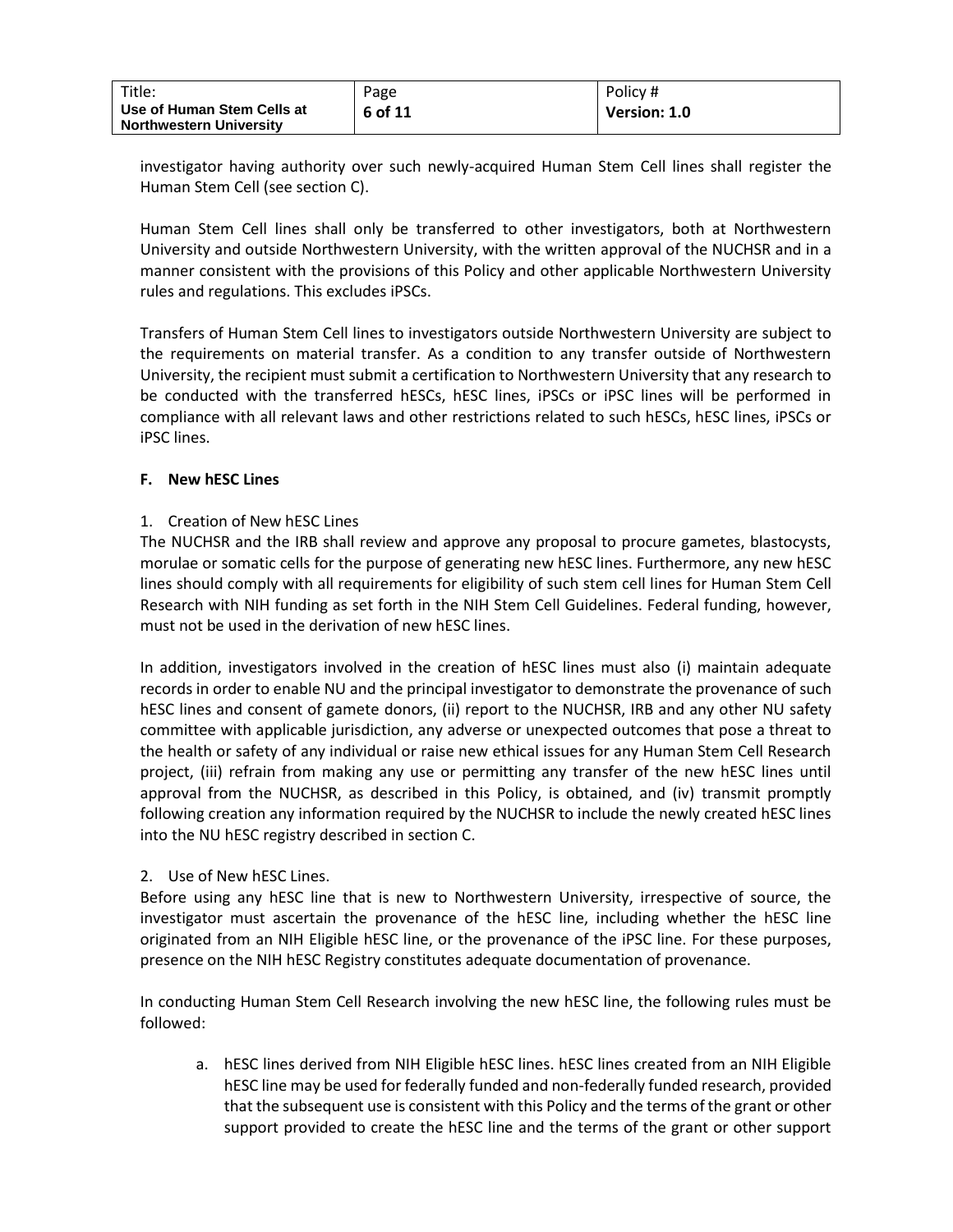supporting the research.

- b. hESC lines derived from NIH ineligible hESC lines. Research on hESC lines created from NIH Ineligible hESC lines (including personnel and equipment) may not be charged to federal sources, even if such research is undertaken in whole or part to benefit a federally funded project. Such hESC lines may be used for non-federally funded research, provided that the subsequent use is consistent with the terms of this Policy and the grant or other support provided to create the hESC line and the terms of the grant or other support supporting the research.
- c. iPSC lines. iPSC lines may be used for federal funded and non-federally funded research, provided that the subsequent use is consistent with the terms of this Policy and the grant or other support provided to create the iPSC line and the terms of the grant or other support supporting the research.
- **G. Material Transfers**. Incoming and outgoing transfers of Human Stem Cells, including hESCs, hESC lines, iPSCs, and other materials, shall be documented through material transfer agreements approved by Northwestern University Office of Sponsored Research, which shall be consistent with any related research funding terms.

### **V. ROLES AND RESPONSIBILITIES**

#### **Investigators**

Investigators shall procure Covered HuESTGZ in a manner consistent with Northwestern University purchasing and material transfer rules and regulations.

In addition, investigators involved in the creation of hESC lines or iPSC lines must also maintain adequate records in order to enable NU and the investigator to demonstrate the provenance of such hESC lines or iPSC lines and consent of gamete donors.

#### **NUCHSR**

1. **Purpose**. The NUCHSR is responsible for the initial and ongoing review of all Human Stem Cell Research covered under this Policy at or under the auspices of Northwestern University. No use of Human Stem Cells in research, including the derivation of hESCs for research from any source, shall be initiated by or for Northwestern University prior to registration of the proposed research with the NUCHSR and the review and approval of the NUCHSR.

2. **Authority.** The NUCHSR shall have general authority to review, approve, conditionally approve, require modifications of, or disapprove all research proposals under this Policy. The Committee shall also require NUCHSR to have the authority to establish and enforce applicable ethical research standards pertaining to all Human Stem Cell Research at or under the auspices of Northwestern University.

3. **Composition.** The NUCHSR shall be composed of at least four (4) voting members appointed by the Vice Dean for Regulatory Affairs, who shall collectively have adequate scientific, medical and ethical training and experience, including at least one scientist with relevant expertise. A new committee member will replace an existing one every four (4) years. A new committee Chair will be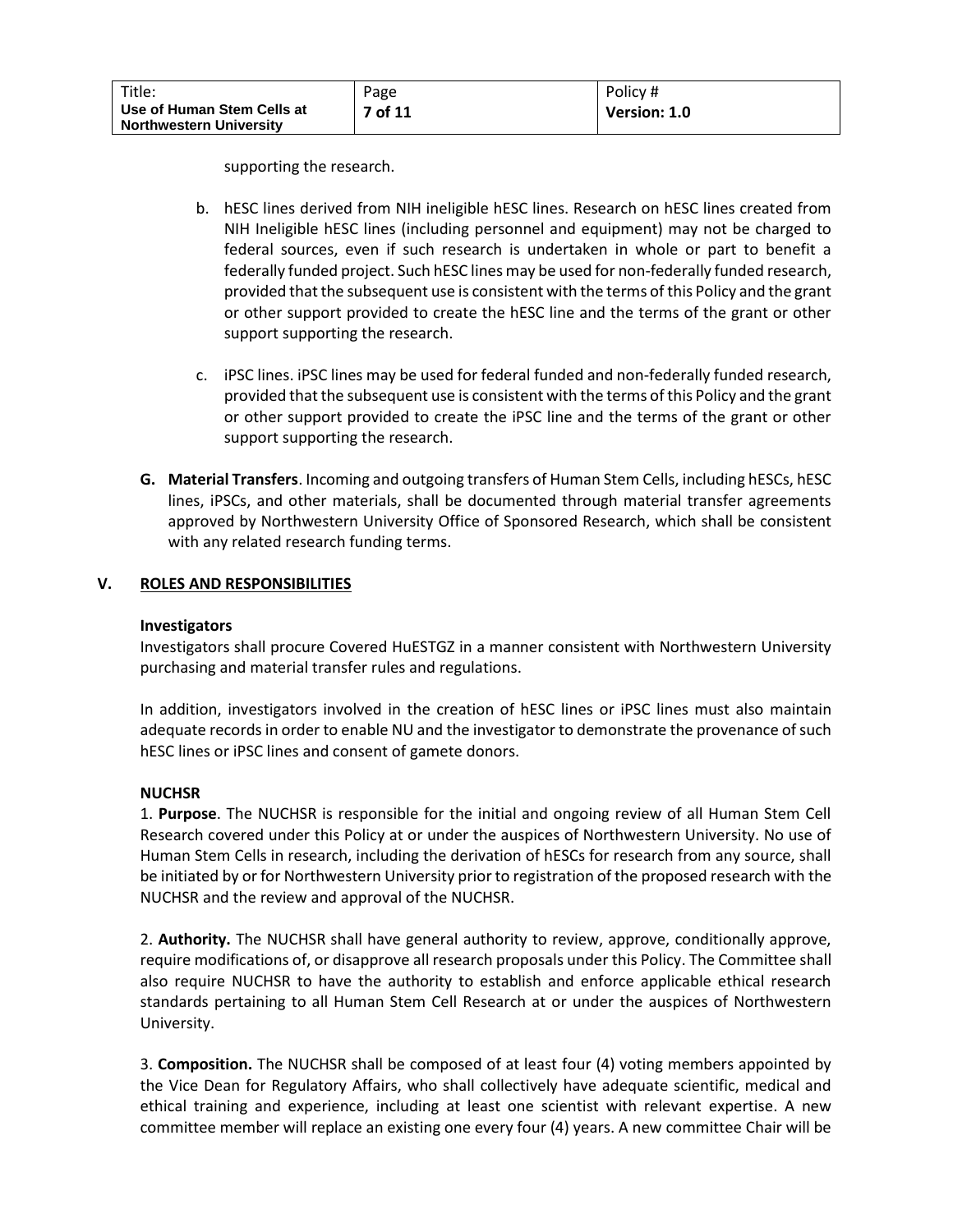| Title:                                                       | Page    | Policy #     |
|--------------------------------------------------------------|---------|--------------|
| Use of Human Stem Cells at<br><b>Northwestern University</b> | 8 of 11 | Version: 1.0 |

appointed every two (2) years by the joint decision of the Vice Dean for Regulatory Affairs and all four (4) members. A quorum is defined as three (3) voting members. A quorum is required for the approval of applications.

4. **Responsibilities**. The NUCHSR's review of individual Human Stem Cell Research proposals shall be specific to the scientific and ethical issues presented by such proposals. NUCHSR review and approval shall be deemed to be separate from and in addition to any other reviews or approvals otherwise required at Northwestern University for such research, including but not limited to committees or administrative offices having responsibility for review and approvals of human subjects' research, animal research, biological safety, radioactive materials, and environmental safety.

5. **Conflicts of Interest**. The members of the NUCHSR shall comply with all Northwestern University policies related to conflict of interest, including Northwestern University Policies on Conflict of Interest and Conflict of Commitment and Conflict of Interest in Research. In accordance with such policies, a member of the NUCHSR must recuse himself or herself from participating in the initial or continuing review of any project in which the member has a conflicting interest, except to provide information requested by the NUCHSR.

6. **Relationship to IRB.** The duties and responsibilities of the NUCHSR shall be distinct and separate from the IRB, and to the extent practical, the subject matter of the reviews by the IRB and NUCHSR should not overlap. Notwithstanding the foregoing, each of the IRB and the NUCHSR shall provide the other with any reports of adverse or unexpected outcomes that pose a threat to the health or safety of any individual or raise new ethical issues that arise during or after the completion of any Human Stem Cell Research project.

7. **Administrative Support.** Feinberg's Office for Regulatory Affairs will provide necessary administrative support for the NUCHSR.

#### **VI. DEFINITIONS**

For purposes of this Policy, the following definitions shall apply:

A. Adult Stem Cell - an undifferentiated cell, found among differentiated cells in a tissue or organ, that can renew itself and can differentiate to yield primarily some or all of the specialized cell types of the tissue or organ, but the cell itself is not pluripotent or totipotent.

B. Blastocyst - a pre-implantation embryo of about 150 to 250 cells produced by successive rounds of cell division following fertilization. The blastocyst is a sphere made up of an outer layer of cells (the trophoblast), a fluid-filled cavity (the blastocoel), and a cluster of cells on the interior (the inner cell mass).

C. Chimera - an organism composed of cells derived from at least two genetically different zygotes. Theoretically, the zygote could be from separate species.

D. Cloning - the asexual production of a line of cells that is genetically identical to the originating cell.

E. Embryo - an organism in the early stages of growth and differentiation.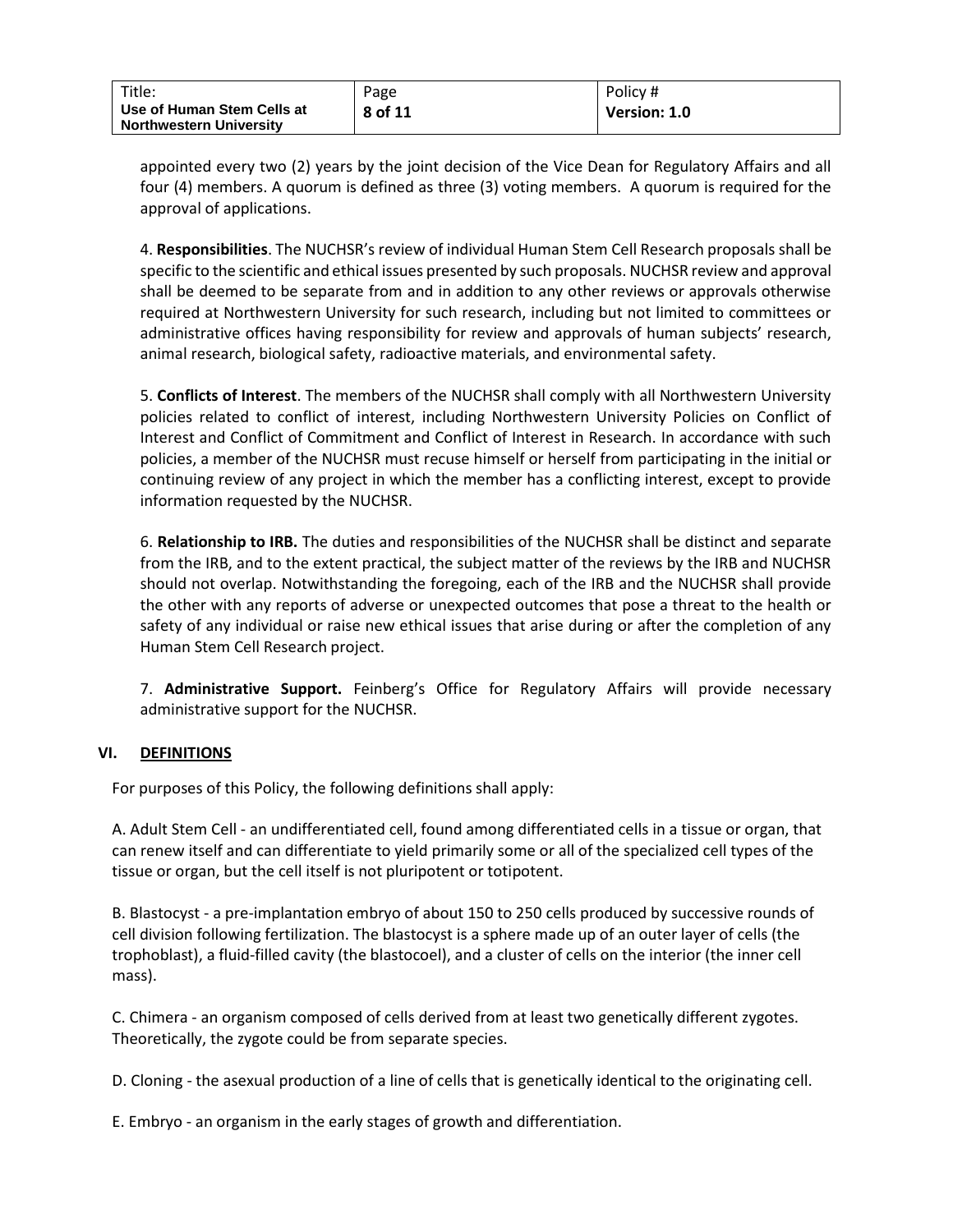| Title:                                                       | Page      | Policy #     |
|--------------------------------------------------------------|-----------|--------------|
| Use of Human Stem Cells at<br><b>Northwestern University</b> | $9$ of 11 | Version: 1.0 |

F. Fetus - the unborn offspring of an animal that develops from an embryo.

G. Gamete - a mature haploid male or female germ cell which is able to unite with another of the opposite sex in sexual reproduction to form a zygote.

H. NUCHSR - Northwestern University's Committee on Human Stem Cell Research, (NUCHSR): This oversight committee, appointed by the Vice Dean for Regulatory Affairs, develops guidelines for the conduct of research involving the use of human stem cells.

I. NUCHSR Registration - the registration of Human Stem Cell Research as described in section IV.

J. hESC(s) or human embryonic stem cell(s) - one or more cells that are derived from the inner cell mass of blastocyst-stage human embryos, are capable of dividing without differentiating for a prolonged period in culture, and are known in appropriate conditions to develop into cells and tissues of the three primary germ layers (endoderm, ectoderm and mesoderm) as well as germ cells. These human embryos include those generated by fertilization, parthenogenic activation or somatic cell nuclear transfer.

K. hESC Research - research involving the procurement, derivation, banking, distribution, or use of hESCs.

L. Human reproductive cloning - the practice of attempting or creating a human being beyond the six somite stage.

M.Human embryo - extending from the time of the formation of the zygote until the end of the first eight weeks of gestation. Human embryos may be derived from fertilization, parthenogenesis, cloning, or other means from one or more gametes.

N. Human primordial germ cell(s) - cell found in the sexually bipotential human embryo or human fetus that are first identified in the extraembryonic mesoderm, that migrate to the gonadal ridge and that can develop into immature gametes.

O. Human Stem Cell - any human embryonic stem cells, human totipotent or pluripotent cells, human neural progenitor stem cells, human gonadal progenitor stem cells, and induced pluripotent stem cells.

P. Human Stem Cell Research - research involving the procurement, derivation, banking, distribution, or use of Human Stem Cells at or under the auspices of Northwestern University or any other research at or under the auspices of Northwestern University that is subject to oversight by the NUCHSR pursuant to law, regulation or the terms of funding.

Q. iPSC(s) or induced pluripotent stem cell(s) - one or more human pluripotent stem cells that have been derived from non-embryonic sources somatic cell sources and are transformed into stem cells by introduction of genes that induce a pluripotent state.

R. Intact human embryo - a human embryo that is developing in an integrated, normal fashion and continuing to progress and otherwise capable of progressing into a fully-developed human.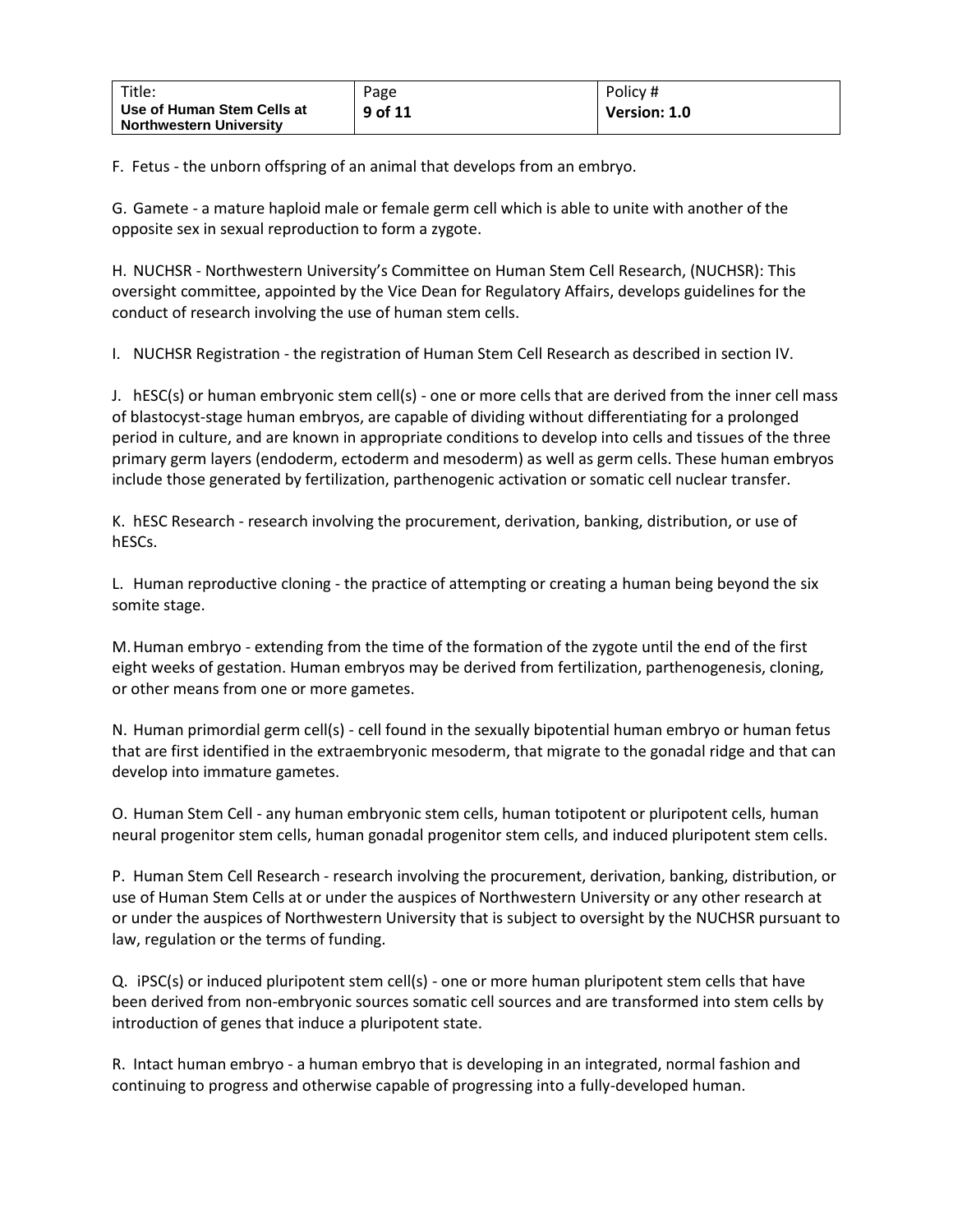| Title:                                                       | Page     | Policy #     |
|--------------------------------------------------------------|----------|--------------|
| Use of Human Stem Cells at<br><b>Northwestern University</b> | 10 of 11 | Version: 1.0 |

S. Morula - a solid mass of 16–32 human embryo cells that resembles a mulberry and results from the cleavage (cell division without growth) of a zygote (fertilized egg).

T. NIH Eligible hESC line - a stem cell line posted on the NIH hESC Registry or a stem cell line for which an institution has established eligibility for NIH funding under the NIH Stem Cell Guidelines.

U. NIH hESC Registry - the current list of hESC lines, as it may from time to time be revised, that are eligible for federal funding.

V. NIH Ineligible hESC line - any hESC line other than an NIH Eligible hESC line.

W.NIH Stem Cell Guidelines - the "National Institutes for Health Guidelines on Human Stem Cell Research" (2009 and subsequent updates).

X. Northwestern University - Northwestern University and its relationships with affiliated institutions (i.e., Northwestern Medicine, etc.)

Y. Pluripotent stem cell" means a stem cell having the capacity of developing cells of all germ layers (endoderm, ectoderm and mesoderm) as well as germ cells.

Z. Provenance - sufficient documentation, on the basis of usual and customary standards within the field of Human Stem Cell Research, to authenticate the history of ownership and place of origin of hESCs and/or hESC lines and/or iPSCs and/or iPSC lines.

AA. Reproductive cloning - the use of cloning for the purpose of creating one or more adult organisms that are all genetically identical to another organism.

BB. Somatic cell nuclear transfer (SCNT) - a technique that replaces the nucleus of an enucleated egg with the nucleus of a somatic cell.

CC. Spindle transfer - the process in which chromosomes from one egg are transferred into a recipient enucleated egg to make an embryo.

DD. Stem cell - a cell with the ability to divide for indefinite periods in culture and to give rise to specialized cells.

EE. Stem cell line - a mass of cells descended from and retaining at least some of the characteristics of an original stem cell.

FF.Totipotent stem cell - a stem cell having the ability to give rise to all the cell types of the body plus all of the cell types that make up the extraembryonic tissues, such as the placenta.

GG. Zygote - a cell formed by the union of male and female germ cells (sperm and egg, respectively).

HH. Human Parthenote - a chemically or otherwise activated, unfertilized human egg that develops into an early-stage embryo, but does not develop as a viable organism. ESC lines can be derived from parthonogenetic human embryos.